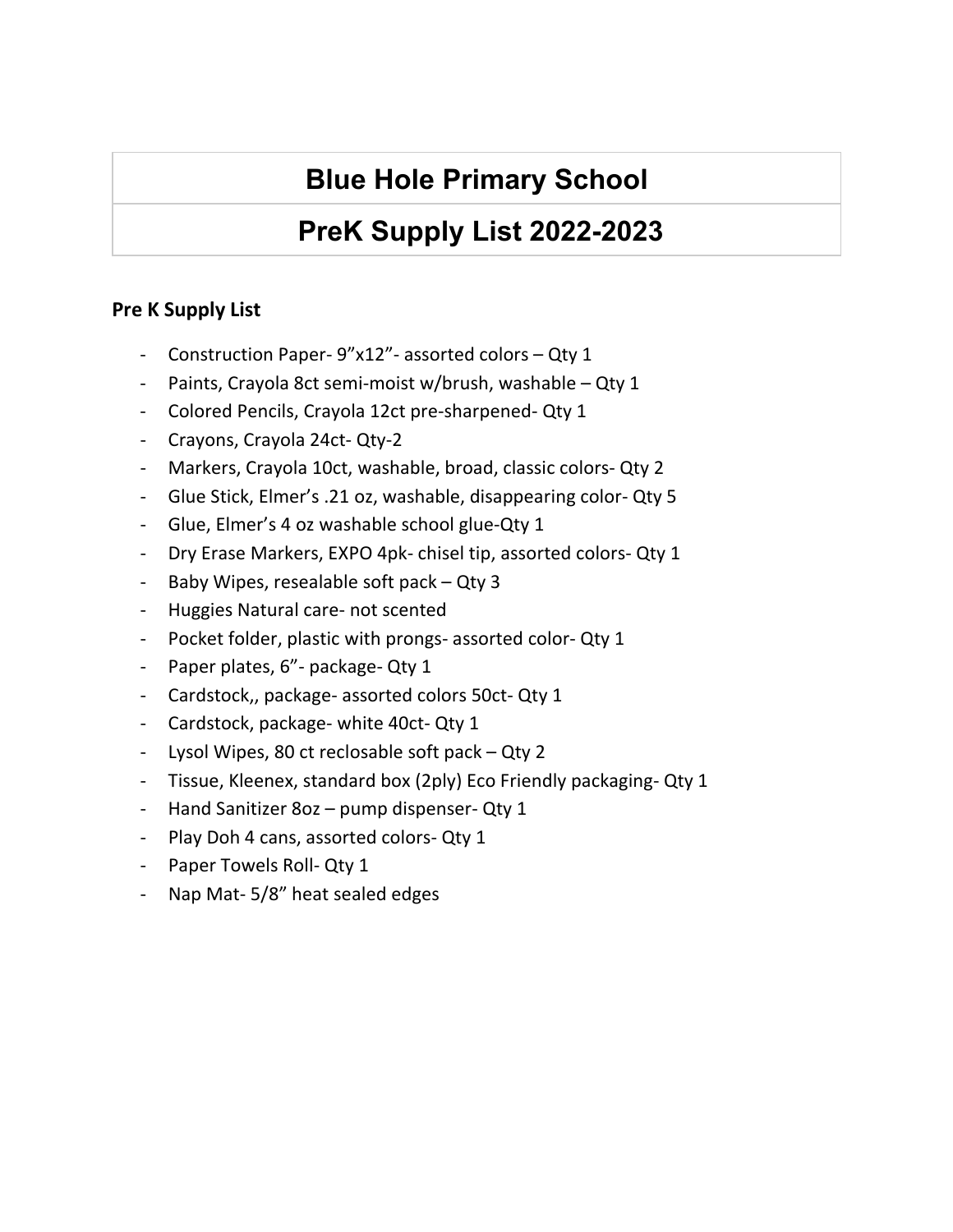# **Kinder GIRL Supply List 2022-2023**

### **Girl:**

- Optional: Play doh 4 cans, assorted colors
- Composition, Primary Journal- half page ruled- Qty 1
- Construction Paper- 9"x12" Assorted colors- QTY 1
- Scissors 5" blunt tip- QTY1
- Markers, Crayola 8ct washable, broad tip, classic colors- QTY 2
- Paints Crayola, semi-moist with brush, washable watercolors- QTY 2
- Crayons, Crayola 24 ct- QTY 3
- Glue, elmer's 4oz washable school glue- QTY 2
- Glue stick Elmer's .77 oz, washable disappearing color- QTY 6
- Pocket folder, plastic with prongs- assorted colors- QTY 2
- Pencil box, 8.5"x2.5"x5.5" translucent QTY 1
- Pencils, Ticonderoga #2 yellow, pre-sharpened, 12ct- QTY 1
- Eraser, latex free, large- QTY 2
- Paper plates, 9" package QTY 2
- Reclosable bags, gallon, standard box- QTY 1
- Paper, Ream, copy paper, white- QTY 1
- Tissue Kleenex standard box (2 ply) Eco-friendly packaging- QTY 4
- Hand Sanitizer, 8oz pump dispenser- QTY 2
- Lysol Wipes 80ct reclosable soft pack- QTY 1
- Cardstock package- white 40ct- QTY 1
- Headphones, no microphone- QTY 1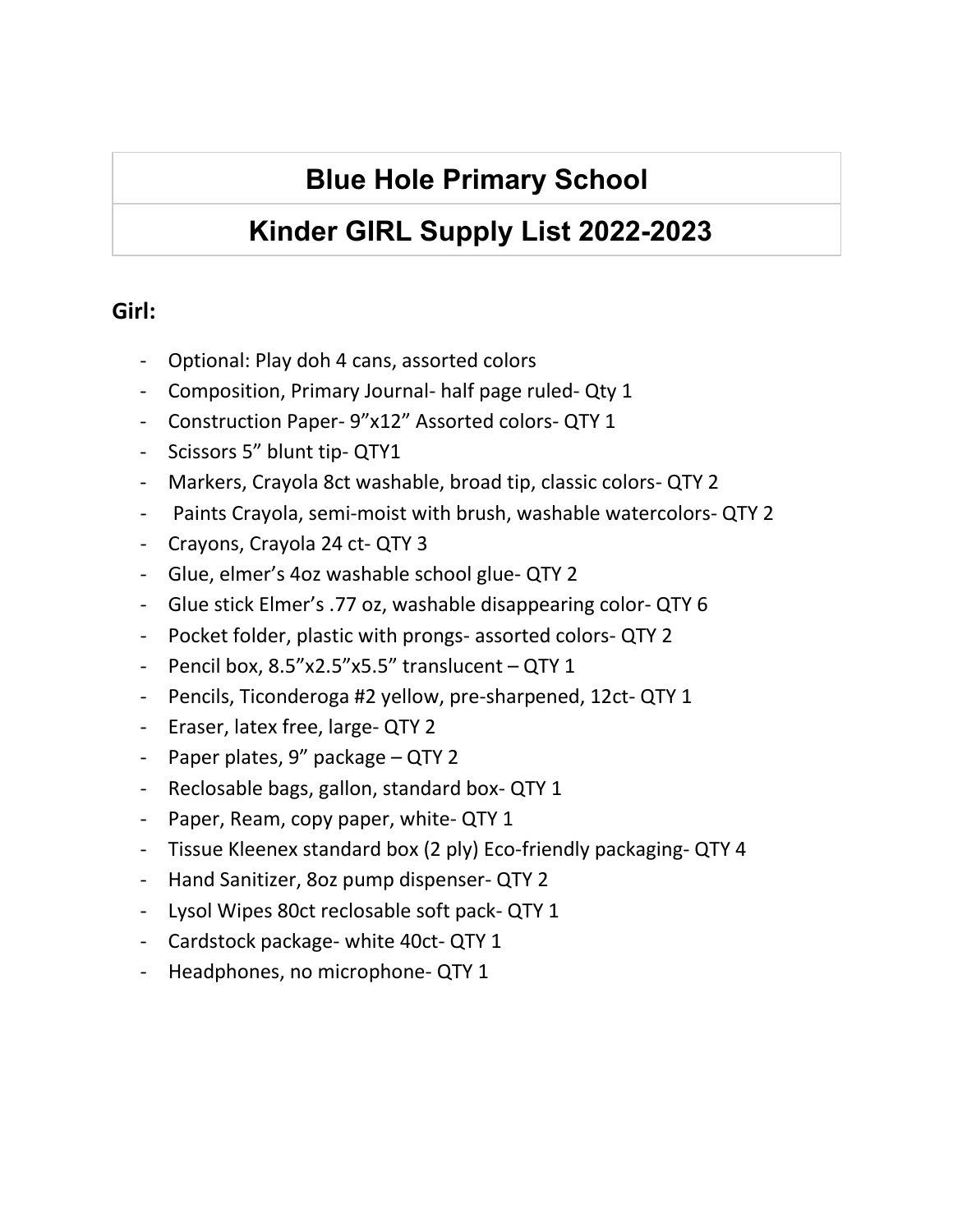# **Kinder BOY Supply List 2022-2023**

### **Boy:**

- Optional: Play doh 4 cans, assorted colors
- Composition, Primary Journal- half page ruled- Qty 1
- Scissors 5" blunt tip- QTY1
- Markers, Crayola 8ct washable, broad tip, classic colors- QTY 2
- Paints Crayola, semi-moist with brush, washable watercolors- QTY 2
- Crayons, Crayola 24 ct- QTY 3
- Glue, elmer's 4oz washable school glue- QTY 2
- Glue stick Elmer's .77 oz, washable disappearing color- QTY 6
- Pocket folder, plastic with prongs- assorted colors- QTY 2
- Pencil box, 8.5"x2.5"x5.5" translucent QTY 1
- Pencils, Ticonderoga #2 yellow, pre-sharpened, 12ct- QTY 1
- Dry Erase Markers, chisel tip- black EXPO- QTY 2
- Eraser, latex free, large- QTY 2
- Paper, Manila  $9x12 50$  ct  $-$  QTY 1
- Paper plates, 9" package QTY 2
- Reclosable bags, gallon, standard box- QTY 1
- Paper, Ream, copy paper, white- QTY 1
- Tissue Kleenex standard box (2 ply) Eco-friendly packaging- QTY 4
- Hand Sanitizer, 8oz pump dispenser- QTY 2
- Lysol Wipes 80ct reclosable soft pack- QTY 1
- Paper bags, pack- QTY 1
- Cardstock package- white 40ct- QTY 1
- Headphones, no microphone- QTY 1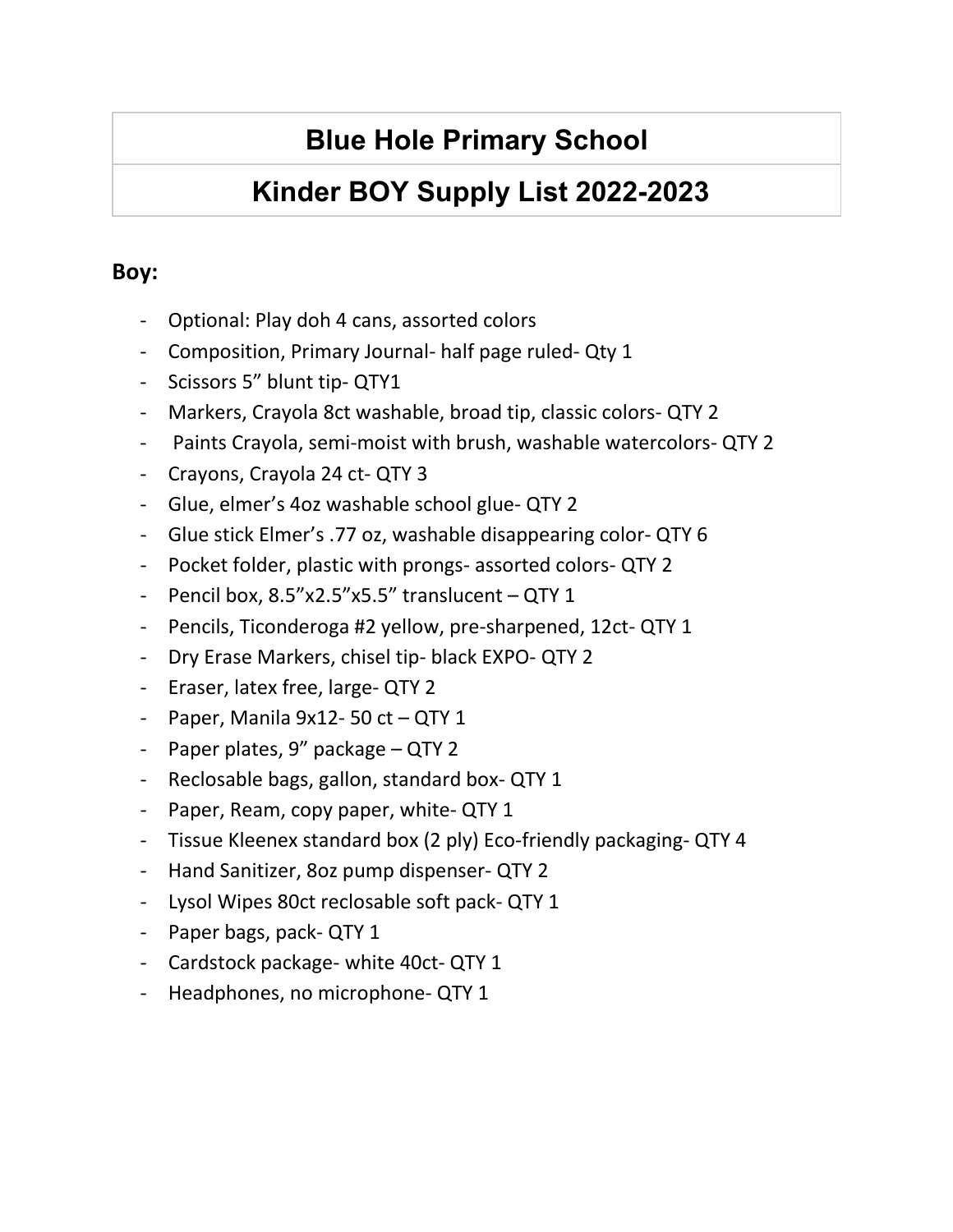# **First Grade GIRL Supply List 2022-2023**

### **First Grade Girl:**

- Composition, Primary Journal- half page ruled- QTY 2
- Pocket folder, plastic with prong- blue- QTY 2
- Scissors 5" blunt tip- QTY 1
- Markers, Crayola 8 ct, washable, broad tip classic colors- QTY 2
- Colored pencils, Crayola, 12 ct pre-sharpened- QTY 1
- Crayons, Crayola 24 ct- QTY 2
- Glue, Elmer's 4 oz, washable school glue- QTY 1
- Glue stick, Elmer's .77oz, washable disappearing color- QTY 6
- Dry erase marker, chisel tip, black EXPO- QTY 4
- Notebook, 70 ct. WR- assorted color- 1 subject- QTY 1
- Pencils, Ticonderoga #2 Yellow, pre-sharpened, 12 ct- QTY 2
- Eraser, latex free- large- QTY 2
- Paper, manila 12"x18", 50ct- Sent bulk- QTY 1
- Reclosable bags- quart- standard box- QTY 1
- Paper, ream (copy paper)- white- QTY 1
- Pencil box- 13.25"x2.5"x5.5"- QTY 1
- Tissue, Kleenex, standard box (2ply) Eco-friendly packaging- QTY 1
- Hand Sanitizer 8oz- pump dispenser- QTY 1
- Construction paper- 9"x12"- assorted colors- QTY 1
- Pocket folder, plastic with prong- yellow- QTY 1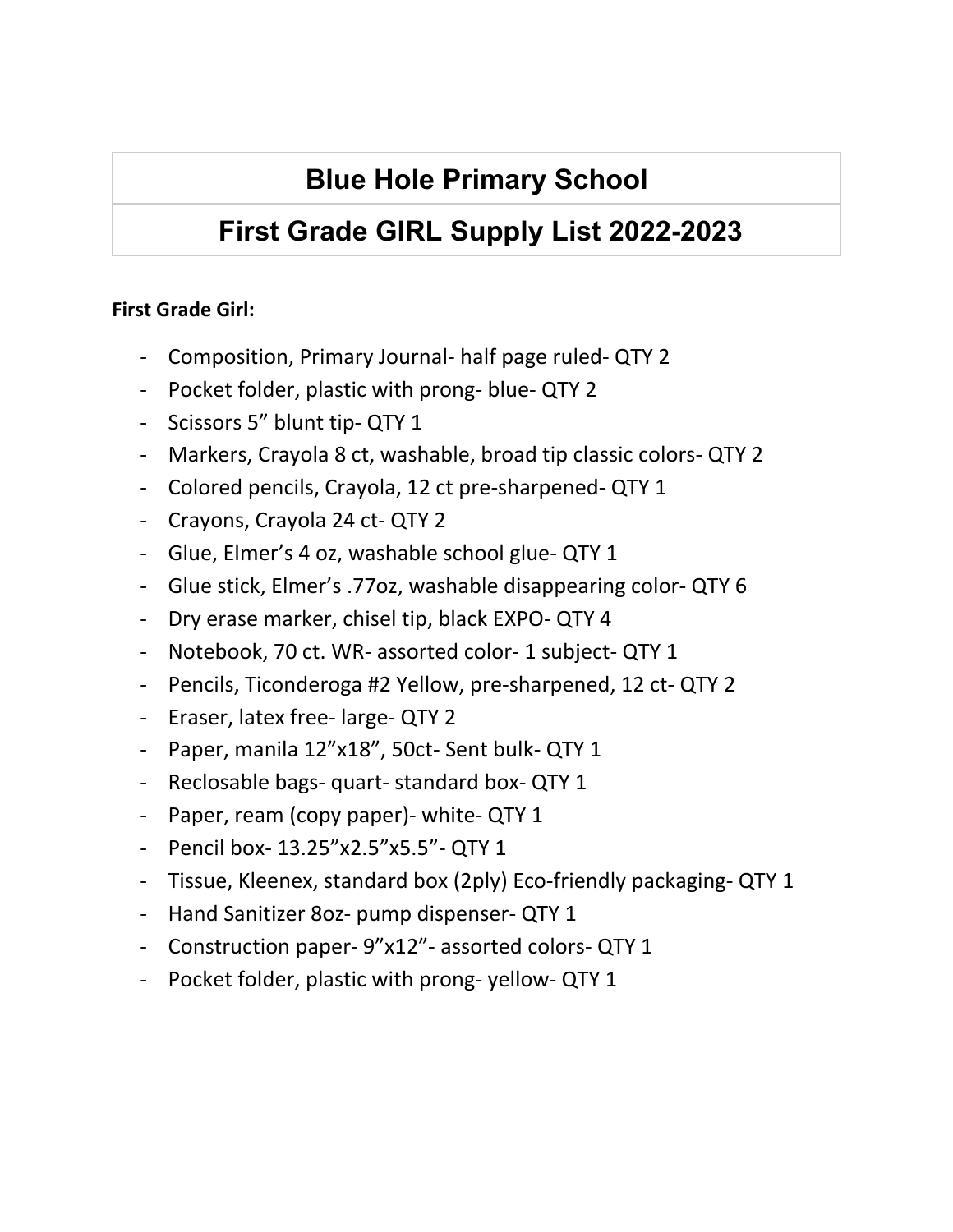# **First Grade BOY Supply List 2022-2023**

### **First Grade Boy:**

- Composition, Primary Journal- half page ruled- QTY 2
- Pocket folder, plastic with prong- blue- QTY 2
- Scissors 5" blunt tip- QTY 1
- Markers, Crayola 8 ct, washable, broad tip classic colors- QTY 2
- Colored pencils, Crayola, 12 ct pre-sharpened- QTY 1
- Crayons, Crayola 24 ct- QTY 2
- Glue, Elmer's 4 oz, washable school glue- QTY 1
- Glue stick, Elmer's .77oz, washable disappearing color- QTY 6
- Dry erase marker, chisel tip, black EXPO- QTY 4
- Notebook, 70 ct. WR- assorted color- 1 subject- QTY 1
- Pencils, Ticonderoga #2 Yellow, pre-sharpened, 12 ct- QTY 2
- Eraser, latex free- large- QTY 2
- Paper, manila 12"x18", 50ct- Sent bulk- QTY 1
- Reclosable bags- quart- standard box- QTY 1
- Paper, ream (copy paper)- white- QTY 1
- Pencil box- 13.25"x2.5"x5.5"- QTY 1
- Tissue, Kleenex, standard box (2ply) Eco-friendly packaging- QTY 1
- Hand Sanitizer 8oz- pump dispenser- QTY 1
- Construction paper- 9"x12"- assorted colors- QTY 1
- Pocket folder, plastic with prong- yellow- QTY 1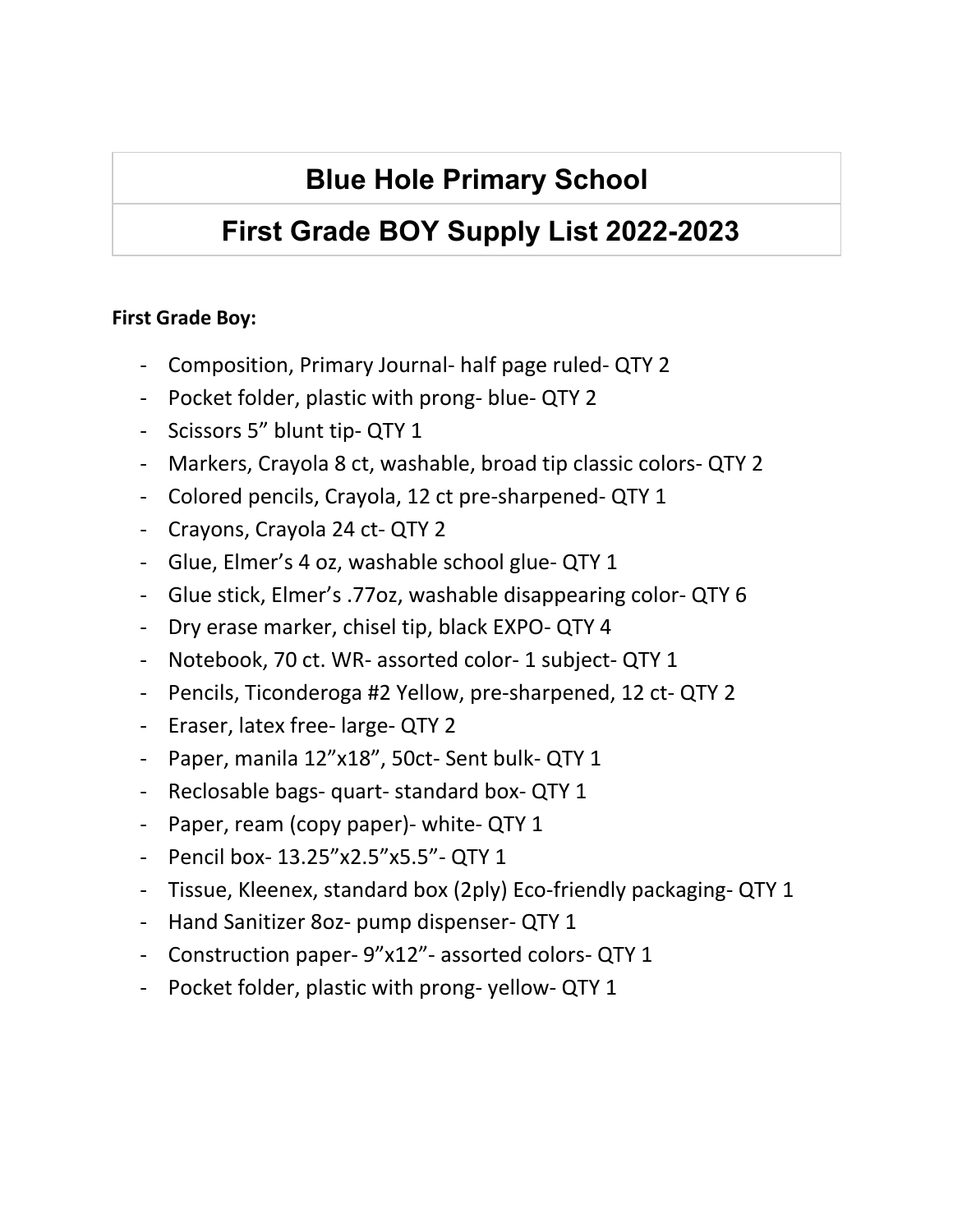# **Second Grade GIRL Supply List 2022-2023**

#### **Second Grade GIRL:**

- Headphones (no microphone)- straight jack- QTY 1
- Scissors 5" pointed tip- QTY 1
- Markers, Crayola 10 ct, washable, broad, classic colors- QTY 1
- Composition notebook, 100ct- black- wide rule QTY 1
- Colored pencils, Crayola 12ct pre-sharpened- QTY 2
- Crayons, Crayola 24 ct- QTY 2
- Glue Stick- Elmer's .77oz, washable disappearing color- QTY 6
- Notebook 70ct WR- assorted colors- 1 subject- QTY 1
- Pencil box 8.5"x2.5"x5.5" translucent- QTY 1
- Pencils, Ticonderoga #2 yellow, pre-sharpened 12ct- QTY 4
- Pocket folder, plastic with prongs, assorted colors- QTY 2
- Eraser, latex free- large- QTY 2
- Reclosable bags- gallon- standard box- QTY 1
- Hand sanitizer, 8 oz- pump dispenser- QTY 1
- Tissue, Kleenex standard box (2ply) Eco-friendly packaging- QTY 2
- Pocket folder, paper with prong- assorted colors- QTY 2
- Dry erase marker- assorted color- QTY 2
- Paper 150 ct Wide Ruled- filler- QTY 1
- Art Journal- Hardcover, no lines